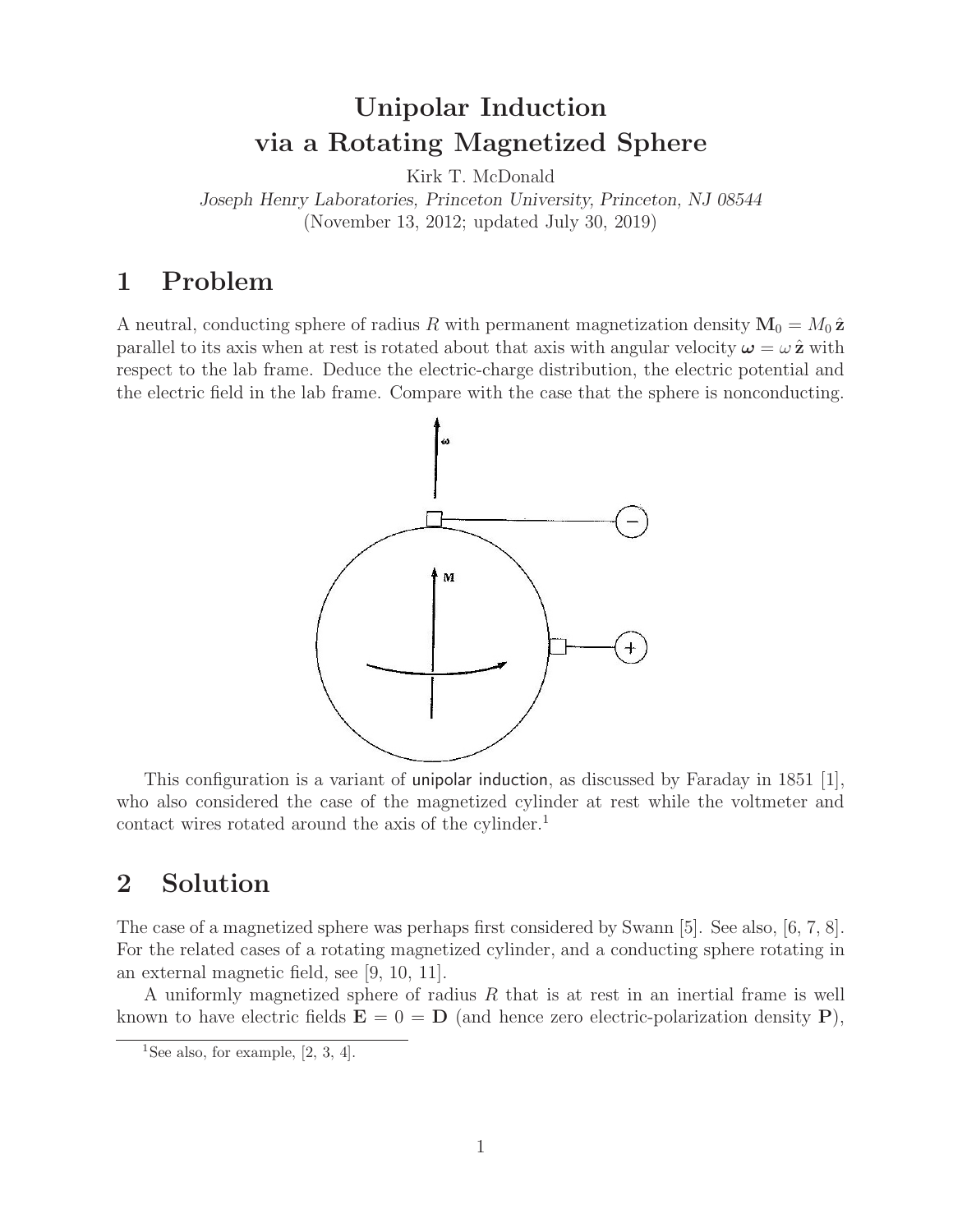while the magnetic fields are given (in Gaussian units) by,

$$
\mathbf{B}(r > R) = \mathbf{H}(r > R) = \frac{3(\mathbf{m}_0 \cdot \hat{\mathbf{r}})\hat{\mathbf{r}} - \mathbf{m}_0}{r^3}, \quad \mathbf{B}(r < R) = \frac{8\pi}{3}\mathbf{M}_0, \quad \mathbf{H}(r < R) = -\frac{4\pi}{3}\mathbf{M}_0, \tag{1}
$$

where the magnetic moment  $\mathbf{m}_0$  is given by,<sup>2</sup>

$$
\mathbf{m}_0 = \frac{4\pi R^3}{3} \mathbf{M}_0. \tag{2}
$$

However, it is not self-evident that these forms hold in the lab frame of the present problem.

#### **2.1 Analysis Using a Comoving Inertial Frame**

As discussed in [13, 14, 15, 16], the best approach to an understanding of lab-frame electrodynamics of a rotating system is via a comoving inertial frame corresponding to some point in the rotating system.

We follow Minkowski [13] in arguing that the local magnetization at a point  $P$  in the rotating sphere equals the rest value  $M_0$  according to an observer in the inertial frame that is instantaneously comoving with point P. That is  $M^* = M_0$ , where the superscript  $*$  indicates quantities observed in the comoving inertial frame.

Similarly, we expect that the electric polarization  $\mathbf{P}^{\star}$  near point P in the comoving inertial frame equals that of the magnetized sphere in an inertial rest frame, namely  $P^* = 0$ .

Writing **v** as the velocity of point  $P$  in the lab frame, the field transformations to the comoving inertial frame are [17] (see also [18]), to order  $v/c$  where c is the speed of light in vacuum,

$$
\mathbf{B}^* = \mathbf{B} - \frac{\mathbf{v}}{c} \times \mathbf{E}, \qquad \mathbf{D}^* = \mathbf{D} + \frac{\mathbf{v}}{c} \times \mathbf{H}, \qquad \mathbf{E}^* = \mathbf{E} + \frac{\mathbf{v}}{c} \times \mathbf{B}, \qquad \mathbf{H}^* = \mathbf{H} - \frac{\mathbf{v}}{c} \times \mathbf{D},
$$
  

$$
\mathbf{M}^* = \mathbf{M} + \frac{\mathbf{v}}{c} \times \mathbf{P}, \qquad \mathbf{P}^* = \mathbf{P} - \frac{\mathbf{v}}{c} \times \mathbf{M}, \tag{3}
$$

and the inverse transformations are,

$$
\mathbf{B} = \mathbf{B}^{\star} + \frac{\mathbf{v}}{c} \times \mathbf{E}^{\star}, \qquad \mathbf{D} = \mathbf{D}^{\star} - \frac{\mathbf{v}}{c} \times \mathbf{H}^{\star}, \qquad \mathbf{E} = \mathbf{E}^{\star} - \frac{\mathbf{v}}{c} \times \mathbf{B}^{\star}, \qquad \mathbf{H} = \mathbf{H}^{\star} + \frac{\mathbf{v}}{c} \times \mathbf{D}^{\star},
$$

$$
\mathbf{M} = \mathbf{M}^{\star} - \frac{\mathbf{v}}{c} \times \mathbf{P}^{\star}, \qquad \mathbf{P} = \mathbf{P}^{\star} + \frac{\mathbf{v}}{c} \times \mathbf{M}^{\star}.
$$
(4)

We now find the lab-frame polarization and magnetization densities inside the rotating sphere (at point  $P = r \hat{\bf r} = {\bf r}$  in spherical coordinates in the lab frame) to be,

$$
\mathbf{P}(r < R) = \frac{\mathbf{v}}{c} \times \mathbf{M}_0 = \frac{\boldsymbol{\omega} \times \mathbf{r}}{c} \times \mathbf{M}_0 = \frac{\omega M_0}{c} \mathbf{r}_{\perp} = \frac{r \omega M_0}{c} \left( \sin^2 \theta \, \hat{\mathbf{r}} + \frac{\sin 2\theta}{2} \, \hat{\boldsymbol{\theta}} \right),\tag{5}
$$

$$
\mathbf{M}(r < R) = \mathbf{M}_0. \tag{6}
$$

<sup>&</sup>lt;sup>2</sup>See, for example, sec. 5.10 of  $[12]$ .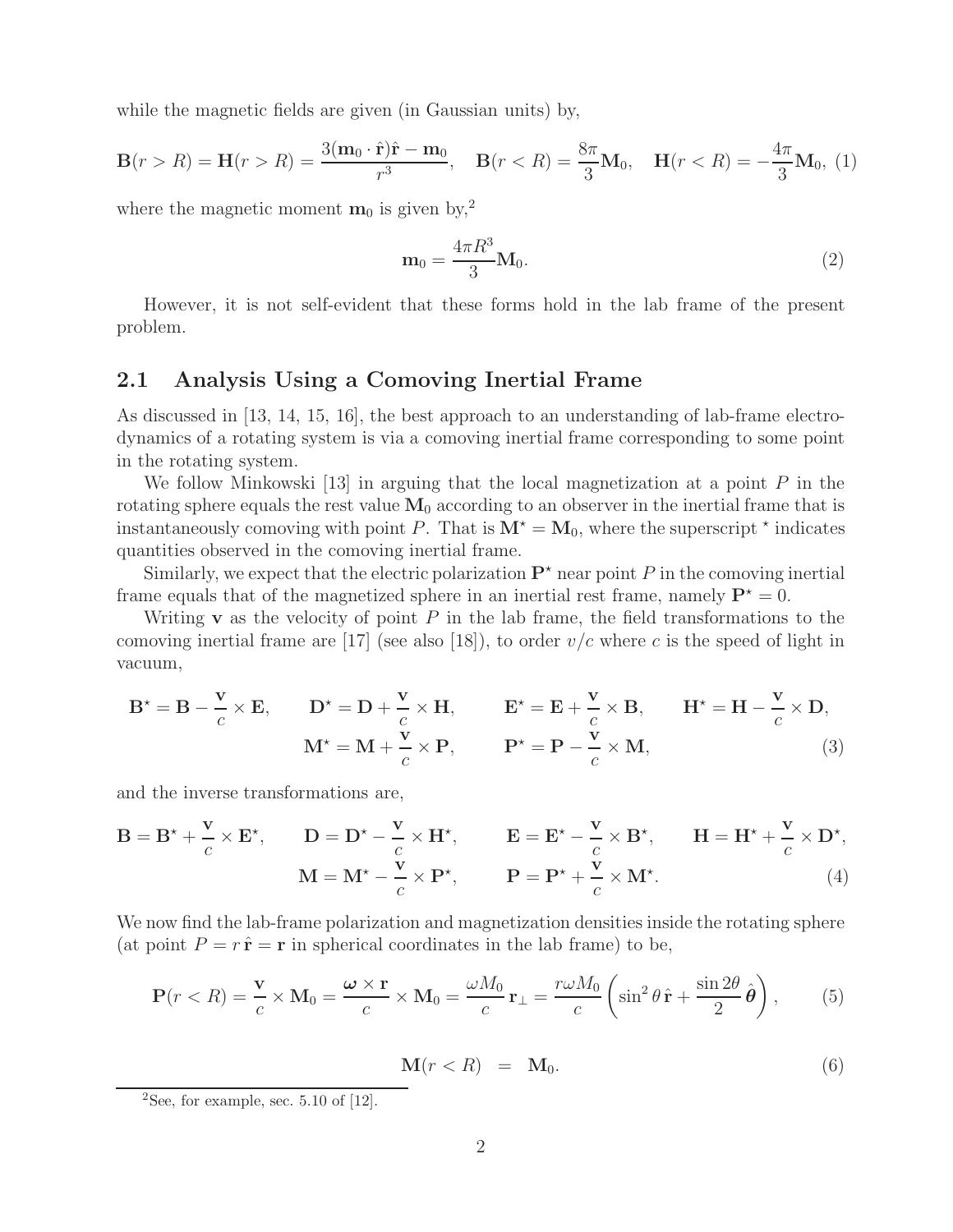Hence, there is a uniform bound volume-charge density inside the sphere given by,

$$
\rho_{\text{bound}}(r < R) = -\nabla \cdot \mathbf{P} = -\frac{2\omega M_0}{c} \,. \tag{7}
$$

Likewise, there is a bound surface-charge density,

$$
\sigma_{\text{bound}}(r=R) = \mathbf{P}(R^{-}) \cdot \hat{\mathbf{r}} = \frac{\omega R M_0 \sin^2 \theta}{c}, \qquad (8)
$$

where  $\theta$  is the polar angle with respect to the *z*-axis. The total bound charge is zero,

$$
Q_{\text{bound}} = \int \rho_{\text{bound}} d\text{Vol} + \int \sigma_{\text{bound}} d\text{Area} = -\frac{8\pi R^3 \omega M_0}{3c} + \frac{2\pi R^3 \omega M_0}{c} \int_{-1}^1 (1 - \cos^2 \theta) d\cos \theta = 0.
$$
\n(9)

#### **2.2 Analysis in the Rotating Frame**

The principles of electrodynamics in a rotating frame are summarized in the Appendix.

We cannot assume without question that the magnetization of the cylinder is  $M_0$  according to an observer at rest in the rotating frame. The best strategy is to use the comoving analysis of sec. 2.1 to identify the fields in the lab frame, and then use the transformations  $(39)-(40)$  to find the fields in the rotating frame, which we designate with a ',

$$
\mathbf{B}' = 4\pi \mathbf{M}_0, \quad \mathbf{D}' = 0, \quad \mathbf{E}' = 0, \quad \mathbf{H}' = 0, \quad \mathbf{P}' = 0, \quad \mathbf{M}' = \mathbf{M}_0.
$$
 (10)

As the rotating frame is the rest frame of the magnetized sphere, we might have naïvely assumed these results to be obvious.

We can now consider Maxwell's equations  $(45)-(48)$  for  $D'$  and  $H'$  in the rotating frame. In the present example there are no free sources for  $D'$  or  $H'$ , and also no "other" sources according to eqs. (49)-(50). Thus, it is consistent with Maxwell's equations in the rotating frame that  $D' = 0 = H'$ . Then, using  $P' = 0$  and  $M' = M_0$  we have that  $E' = 0$  and  $\mathbf{B}' = 4\pi \mathbf{M}_0.$ 

Alternatively, we can consider Maxwell's equations (51)-(52) for **E'** and **B'**. On examining the extensive list  $(53)-(56)$  of possible sources in the rotating frame, we see that the eqs.  $(51)$ -(52) reduce to,

$$
\nabla' \cdot \mathbf{E}' = 0, \qquad \nabla' \times \mathbf{B}' = \nabla' \times 4\pi \mathbf{M}_0, \tag{11}
$$

so that we again find  $\mathbf{E}' = 0$  and  $\mathbf{B}' = 4\pi \mathbf{M}_0$ .

Transforming the fields from the rotating frame back to the lab frame we again obtain the results of eqs.  $(5)-(6)^3$ 

Although the electric polarization,  $P' = 0$ , vanishes in the rotating frame (since this could only be due to a moving magnetization in this example), the bound charge density (41) is nonzero,

$$
\rho'_{\text{bound}} = -\nabla' \cdot \mathbf{P}' - \frac{2\omega \cdot \mathbf{M}'}{c} + \frac{\mathbf{v}}{c} \cdot \nabla' \times \mathbf{M}' = -\frac{2\omega M_0}{c} = \rho_{\text{bound}}\,,\tag{12}
$$

<sup>3</sup>In particular, we find it completely consistent to use the transformation  $P = P' + v/c \times M'$  from the rotating frame to the lab frame, despite a claim to the contrary in [22].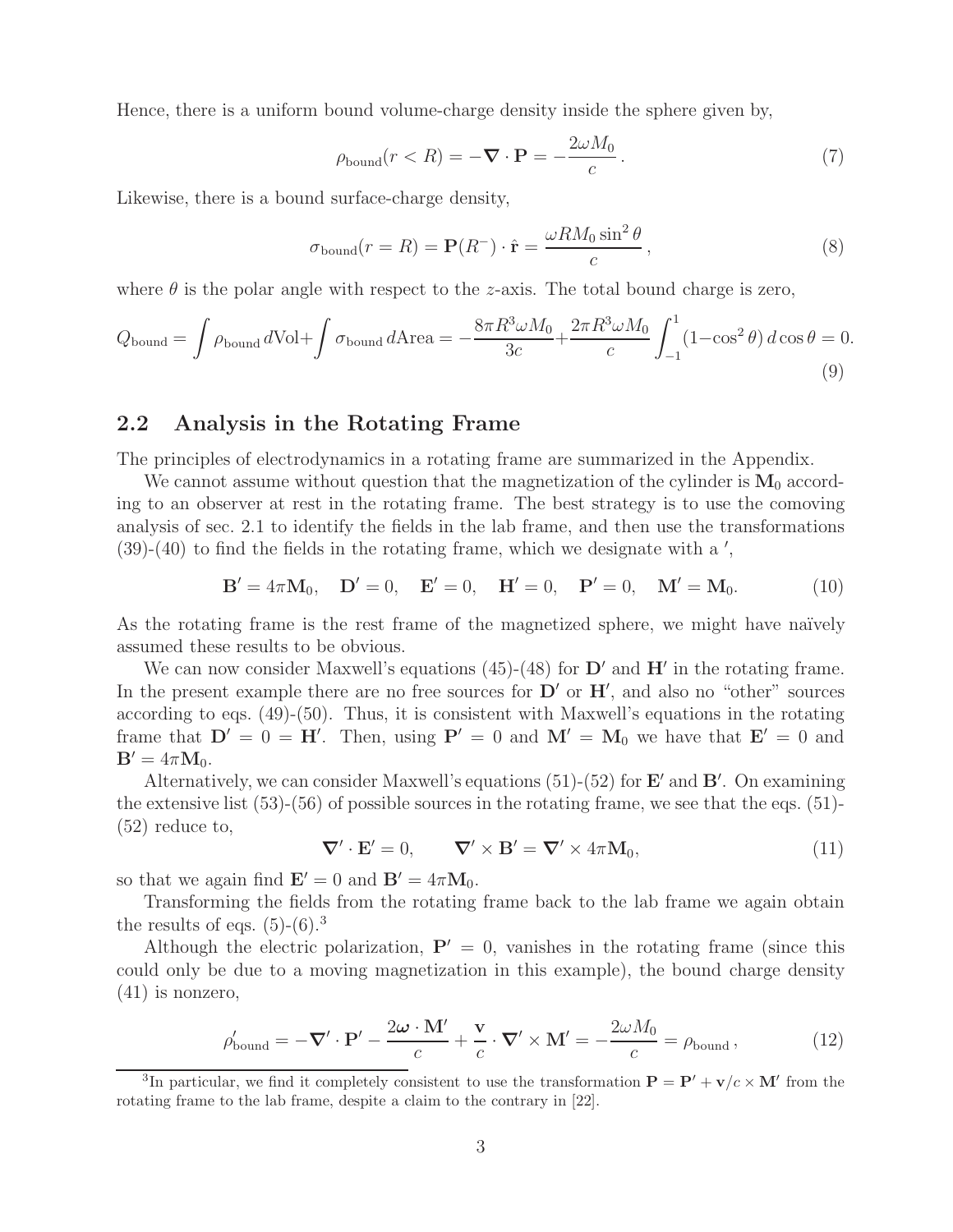recalling eqs. (7)-(8). Similarly, there is a bound surface charge density on the outer circumference of the sphere (????????) in the rotating frame given by,

$$
\sigma_{\text{bound}}' = \frac{\omega R M'}{c} = \frac{\omega R M_0}{c} = \sigma_{\text{bound}}\,,\tag{13}
$$

also recalling eq. (18).

*Thus, investigations of electromagnetism on the Earth's surface are not subject to "fictitious" charge and current densities (55)-(55) as can occur in some examples of physics in a rotating frame.*

#### **2.3 Nonconducting Sphere**

If the sphere is nonconducting there are no free charges or currents.

The electric field  $E$  can be deduced from a scalar potential  $V$ ,

$$
\mathbf{E} = -\nabla V = -\nabla V_{\rho} - \nabla V_{\sigma},\tag{14}
$$

where the potential  $V_\rho$  (continuous at  $r = R$ ) due to the bound volume-charge density (7) is,

$$
V_{\rho}(r < R) = -\frac{4\pi\omega M_0}{3c}(3R^2 - r^2), \qquad V_{\rho}(r > R) = -\frac{8\pi R^3 \omega M_0}{3cr}, \tag{15}
$$

and the potential  $V_{\sigma}$  (also continuous at  $r = R$ , and which obeys  $\nabla^2 V_{\sigma} = 0$  except at  $r = R$ ) due to the bound surface-charge density (8) can be written in the form,

$$
V_{\sigma}(r < R) = \sum_{n} A_{n} \frac{r^{n}}{R^{n}} P_{n}(\cos \theta), \qquad V_{\sigma}(r > R) = \sum_{n} A_{n} \frac{R^{n+1}}{r^{n+1}} P_{n}(\cos \theta), \qquad (16)
$$

where  $P_n$  is the Legendre polynomial of order n. Noting that,

$$
P_0 = 1,
$$
 and  $P_2 = \frac{3\cos^2\theta - 1}{2} = 1 - \frac{3\sin^2\theta}{2}$ , (17)

the bound surface-charge density (8) is related to the potential  $V_{\sigma}$  by,

$$
\sigma_{\text{bound}} = \frac{\omega R M_0 \sin^2 \theta}{c} = \frac{2\omega R M_0}{3c} (P_0 - P_2)
$$
  
= 
$$
\frac{E_{\sigma,r}(R^+) - E_{\sigma,r}(R^-)}{4\pi} = \frac{1}{4\pi} \left( \frac{\partial V_{\sigma}(R^-)}{\partial r} - \frac{\partial V_{\sigma}(R^+)}{\partial r} \right)
$$
  
= 
$$
\sum_n (2n+1) \frac{A_n}{4\pi R} P_n.
$$
 (18)

Hence, the Fourier coefficients  $A_n$  are all zero except that,

$$
A_0 = \frac{8\pi R^2 \omega M_0}{3c}, \quad \text{and} \quad A_2 = -\frac{8\pi R^2 \omega M_0}{15c}.
$$
 (19)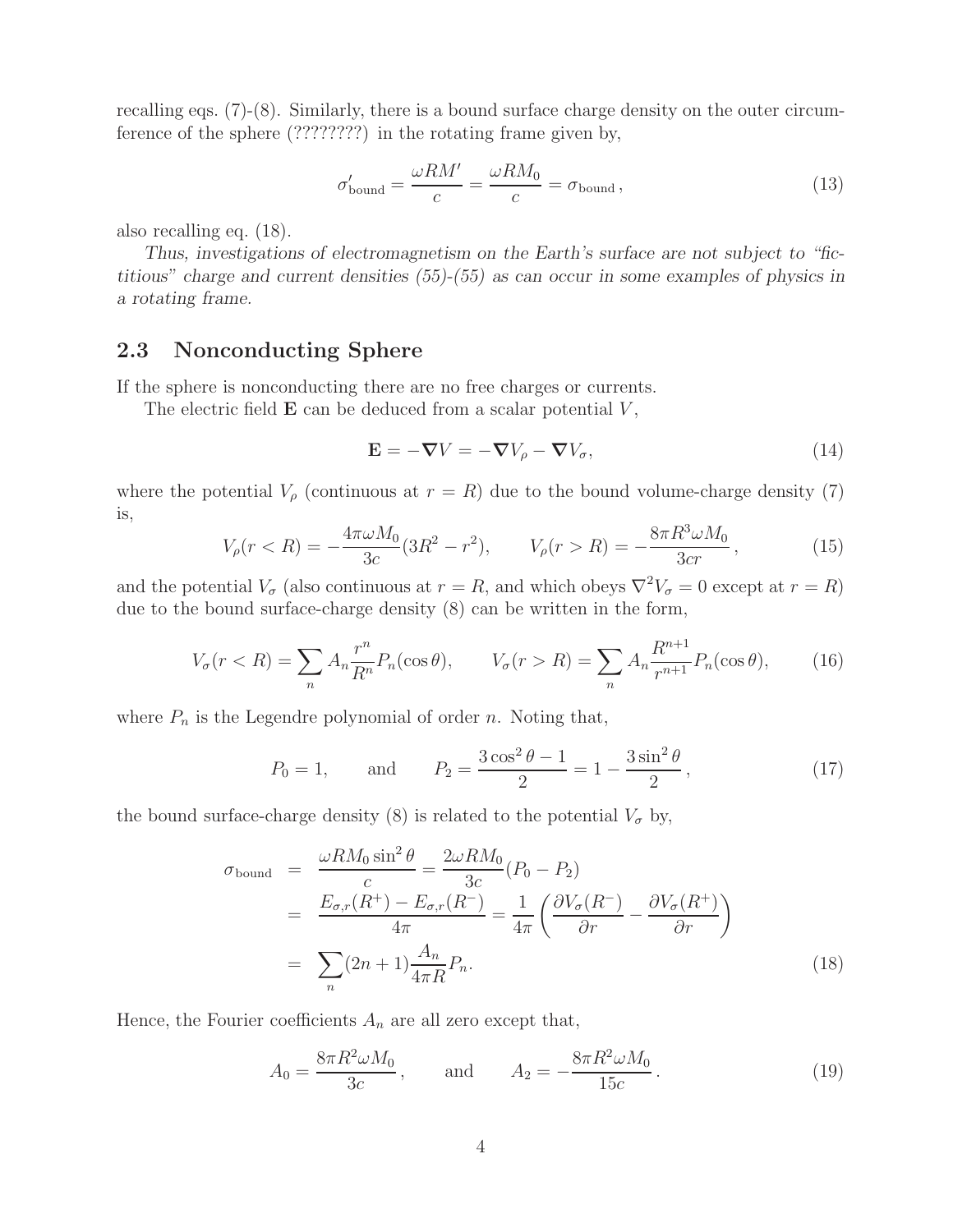Thus,

$$
V_{\sigma}(r < R) = \frac{8\pi\omega M_0}{3c} \left( R^2 - \frac{r^2}{5} P_2 \right), \qquad V_{\sigma}(r > R) = \frac{8\pi\omega M_0}{3c} \left( \frac{R^3}{r} - \frac{R^5}{5r^3} P_2 \right). \tag{20}
$$

and the total electric potential is,

$$
V(r < R) = -\frac{4\pi R^2 \omega M_0}{3c} + \frac{4\pi r^2 \omega M_0}{5c} (2 - \cos^2 \theta), \qquad V(r > R) = -\frac{4\pi R^5 \omega M_0}{15cr^3} (3\cos^2 \theta - 1).
$$
\n(21)

The difference  $\Delta V$  in potential between points on the equator and on the "north" pole of the sphere is,

$$
\Delta V = V(\theta = 90^{\circ}) - V(\theta = 0) = \frac{4\pi R^2 \omega M_0}{5c}.
$$
 (22)

Note also that inside the sphere,  $V(r < R) \neq V_0 + V_1 r^2 \sin^2 \theta = V^0 + V_1 r^2$ , so that the electric field is not in the **r**<sub>⊥</sub> direction,  $\mathbf{E}(r < R) \neq -2V_1r_{\perp} \hat{r_{\perp}}$ .

The radial electric field is,

$$
E_r(r < R) = -\frac{8\pi r \omega M_0}{5c} (2 - \cos^2 \theta), \qquad E_r(r > R) = -\frac{4\pi R^5 \omega M_0}{5cr^4} (3\cos^2 \theta - 1), \qquad (23)
$$

which obeys  $\sigma_{\text{bound}} = [E_r(R^+) - E_r(R^-)]/4\pi$ , and the  $\theta$ -field is,

$$
E_{\theta}(r < R) = -\frac{4\pi r \omega M_0}{5c} \sin 2\theta, \qquad E_{\theta}(r > R) = -\frac{4\pi R^5 \omega M_0}{5c^4} \sin 2\theta. \tag{24}
$$

The electric-displacement field is  $\mathbf{D} = \mathbf{E} + 4\pi \mathbf{P}$ , so outside the sphere  $\mathbf{D}(r>R) = \mathbf{E}(r>R)$ , while inside it,<sup>4</sup>

$$
D_r(r < R) = -\frac{4\pi r\omega M_0}{5c} (3\cos^2\theta - 1), \qquad D_\theta(r < R) = \frac{6\pi r\omega M_0}{5c} \sin 2\theta. \tag{25}
$$

The radial component of **D** is continuous at  $r = R$ , as expected.

The rotating bound-charge densities (which are proportional to  $\omega/c$ ) generate current densities proportional to  $\omega^2/c$ , which generate magnetic fields proportional to  $\omega^2 R^2/c^2$ . We neglect these tiny magnetic fields as this analysis is accurate only to order  $v/c \approx \omega R/c$ . In this approximation, the lab-frame magnetic fields are entirely due to the magnetization  $M \approx M_0$ , so the magnetic fields are given by eq. (1).

#### **2.4 Conducting Sphere**

As for the nonconducting sphere, any currents in/on a conducting sphere, other than those directly associated with the magnetization density  $\mathbf{M} \approx \mathbf{M}_0$ , are of order  $\omega^2 R^2/c^2$ , and we neglect the magnetic field which they generate. Then, the magnetic field in the lab frame is again given by eq. (1).

<sup>&</sup>lt;sup>4</sup>This case of a nonconducting, rotating sphere is an example where the free charge density is zero but the electric-displacement field **D** is nonzero.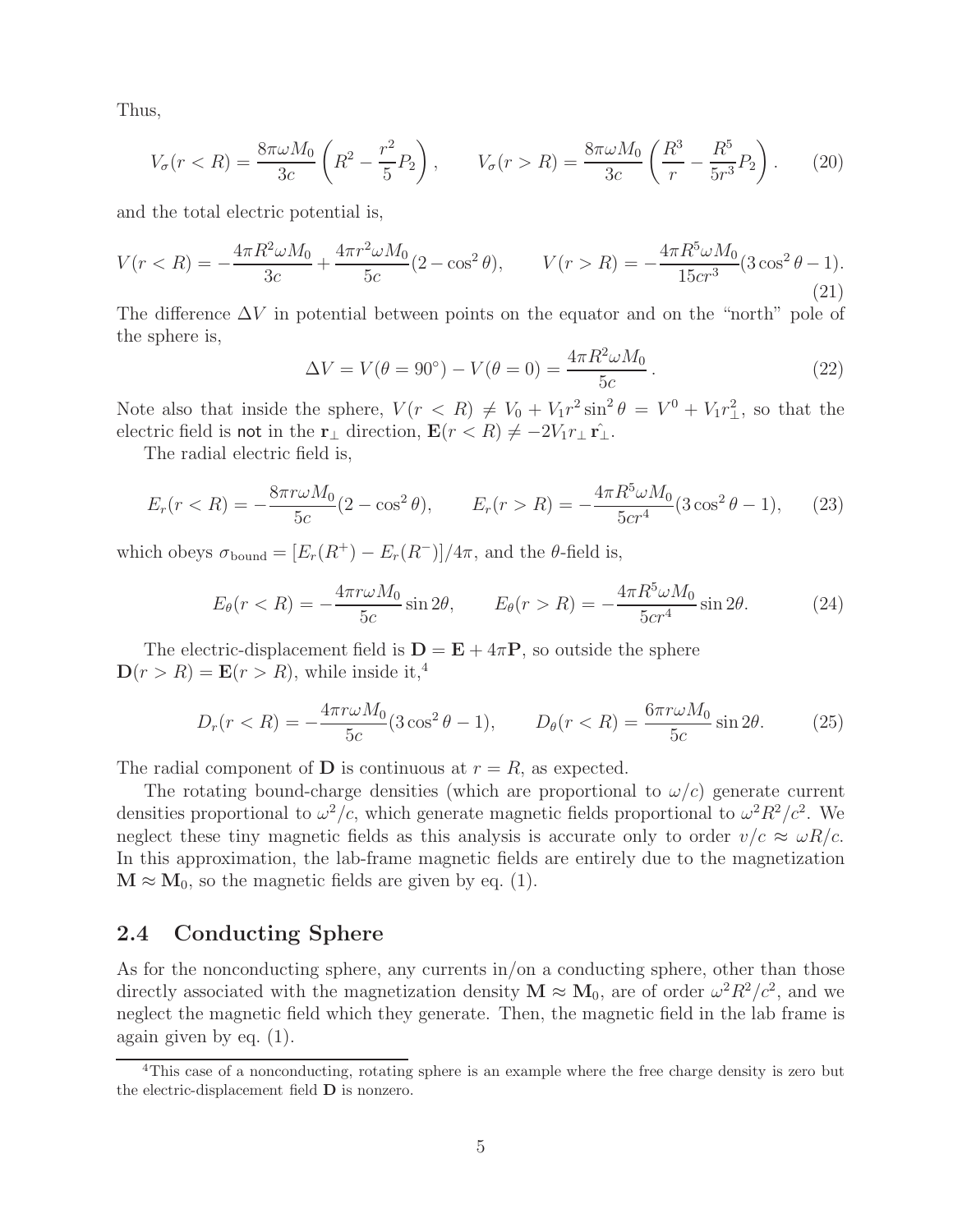The bound-charge distributions are the same for a conducting and a nonconducting sphere, so the electric field has contributions  $(17)-(24)$  in both cases. These contributions appear to have been ignored in all previous analyses, such as [5, 6, 7, 8]. However, as discussed further below, once it is established that the magnetic field inside the sphere in the lab frame is uniform (and parallel to the axis of rotation) the total electric-charge distribution and the electric field **E** are the same as for a conducting sphere, with zero magnetization, that rotates in a uniform, external magnetic field [11].

The free charges inside the sphere must be at rest relative to the rotating sphere. That is, the electric field in the comoving frame must be zero at points inside the sphere;  $E^*$  =  $0 = \mathbf{E} + \mathbf{v}/c \times \mathbf{B}$ , recalling eq. (3), so the lab-frame electric field for  $r < R$  is given by,

$$
\mathbf{E}(r < R) = -\frac{\mathbf{v}}{c} \times \mathbf{B} = -\frac{\boldsymbol{\omega} \times \mathbf{r}}{c} \times \frac{8\pi \mathbf{M}_0}{3} = -\frac{8\pi \omega M_0}{3c} \mathbf{r}_{\perp}.
$$
 (26)

The total electric-charge density inside the sphere is therefore,

$$
\rho_{\text{total}} = \frac{\nabla \cdot \mathbf{E}}{4\pi} = -\frac{4\omega M_0}{3c} = \rho_{\text{bound}} + \rho_{\text{free}},\tag{27}
$$

and hence the free-charge density is, recalling eq. (7),

$$
\rho_{\text{free}} = \frac{2\omega M_0}{3c} \,. \tag{28}
$$

From eq. (26) we deduce that the electric potential inside the sphere has the form,

$$
V(r < R) = V_0 + \frac{4\pi\omega M_0}{3c} r_{\perp}^2 = V_0 + \frac{4\pi\omega M_0}{3c} r^2 \sin^2 \theta = V_0 + \frac{8\pi r^2 \omega M_0}{9c} [1 - P_2(\cos \theta)], \tag{29}
$$

recalling eq. (17). As in eq. (16) the electric potential outside the sphere can be written as,

$$
V(r > R) = \sum_{n} A_n \frac{R^{n+1}}{r^{n+1}} P_n(\cos \theta),
$$
\n(30)

The potential is continuous at  $r = R$ , so we learn that all  $A_n$  vanish except  $A_0$  and  $A_2$ , and that,

$$
A_2 = -\frac{8\pi R^2 \omega M_0}{9c} \,. \tag{31}
$$

Assuming that the sphere is electrically neutral, coefficient  $A_0 = 0$ . Hence the electric potential outside the sphere is,

$$
V(r > R) = -\frac{8\pi R^5 \omega M_0}{9cr^3} P_2(\cos\theta),
$$
\n(32)

and the electric field outside the sphere is,

$$
E_r(r > R) = -\frac{8\pi R^5 \omega M_0}{3cr^4} P_2(\cos\theta), \qquad E_\theta(r > R) = -\frac{4\pi R^5 \omega M_0}{3cr^4} \sin 2\theta. \tag{33}
$$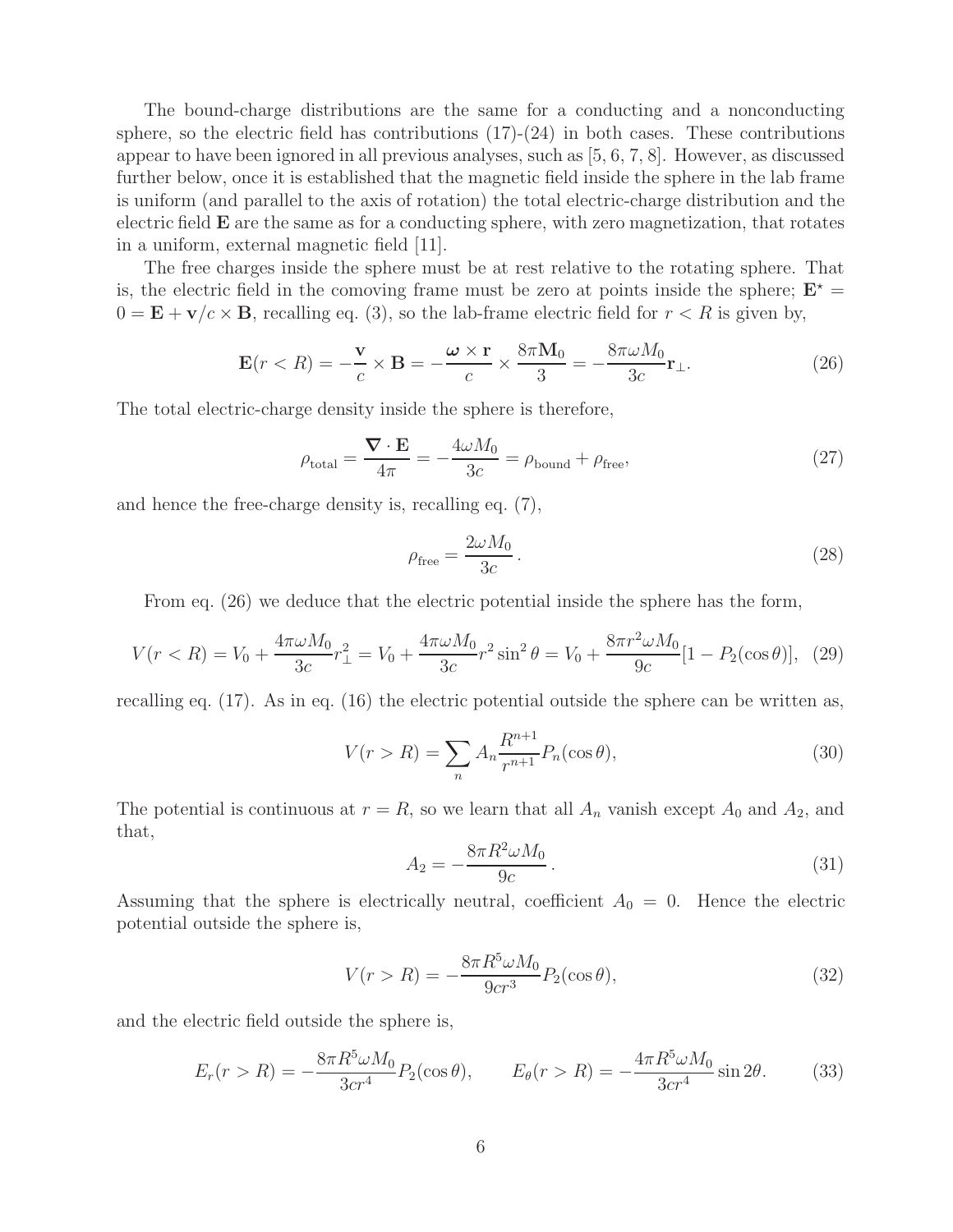The difference  $\Delta V$  in the external potential between points on the equator and on the "north" pole of the sphere is,

$$
\Delta V = V(\theta = 90^{\circ}) - V(\theta = 0) = \frac{4\pi R^2 \omega M_0}{3c},
$$
\n(34)

which is slightly larger that the result  $(22)$  for a nonconducting sphere.<sup>5</sup> This is the opencircuit voltage difference between the equator and the "north" pole. It is also the difference in the interior potential (29), such that for any closed loop that includes both the "north" pole and a point on the equation, we have that  $\oint_{\text{loop}} \mathbf{E} \cdot d\mathbf{l} = 0.6$ 

For completeness, we note that the surface-charge density is given by,

$$
\sigma_{\text{total}} = \frac{E_r(R^+) - E_r(R^-)}{4\pi} = \frac{\omega R M_0}{c} \frac{5 \cos^2 \theta - 2}{3}, \qquad \sigma_{\text{free}} = \frac{2\omega R M_0 \cos^2 \theta}{3c}.
$$
 (35)

recalling the bound surface charge of eq. (8). Finally, the electric-displacement field **D** inside the conducting, magnetized sphere is,

$$
\mathbf{D}(r < R) = \mathbf{E} + 4\pi \mathbf{P} = \frac{4\pi\omega M_0}{3c} \mathbf{r}_{\perp}.
$$
\n
$$
(36)
$$

#### **2.5 Comments**

In the above analysis we have ignored the correction to the magnetic field due to the rotating charge distributions, as this is of order  $\omega^2 R^2/c^2$ . We also ignore the effect of centrifugal forces on the charge distributions. Furthermore, if the material is paramagnetic rather then having strictly fixed magnetization, there results a small electric field even if the magnetization is zero when at rest [19]. *Some additional remarks on these topics appear at the end of [11].*

If the conductor (and magnetization, if any) has axial symmetry, and the magnetic field is uniform and parallel to the axis of rotation, the internal electric field will be in the **r**⊥ direction. Then for a neutral conductor, the electric-dipole moment is zero, and the lowest nonzero moment of the charge distribution is the quadrupole. Hence, the electric field falls off as  $1/r^4$  at large distances, no matter what is the shape of the axially symmetric conductor.<sup>7</sup>

# **A Summary of the Principles of Electrodynamics in a Rotating Frame**

For reference, we reproduce the principles of electrodynamics in the frame of a slowly rotating medium where  $\epsilon$  and  $\mu$  differ from unity.<sup>8,9</sup>

<sup>5</sup>Of course, a rotating nonconducting sphere could not be used as a unipolar generator.

<sup>&</sup>lt;sup>6</sup>It remains disconcerting to some people that nonetheless the rotating, conducting, magnetized sphere could be used as a homopolar generator, driving a current through a load connected to the "north" pole and the equator via sliding contacts.

<sup>7</sup>The case of a right-circular-cylinder conductor is reviewed in [9].

<sup>&</sup>lt;sup>8</sup>This Appendix is from sec. 2.2.5 of [16].

<sup>9</sup>This case is discussed most thoroughly by Ridgely [20, 21], but primarily for the interesting limit of steady charge and current distributions.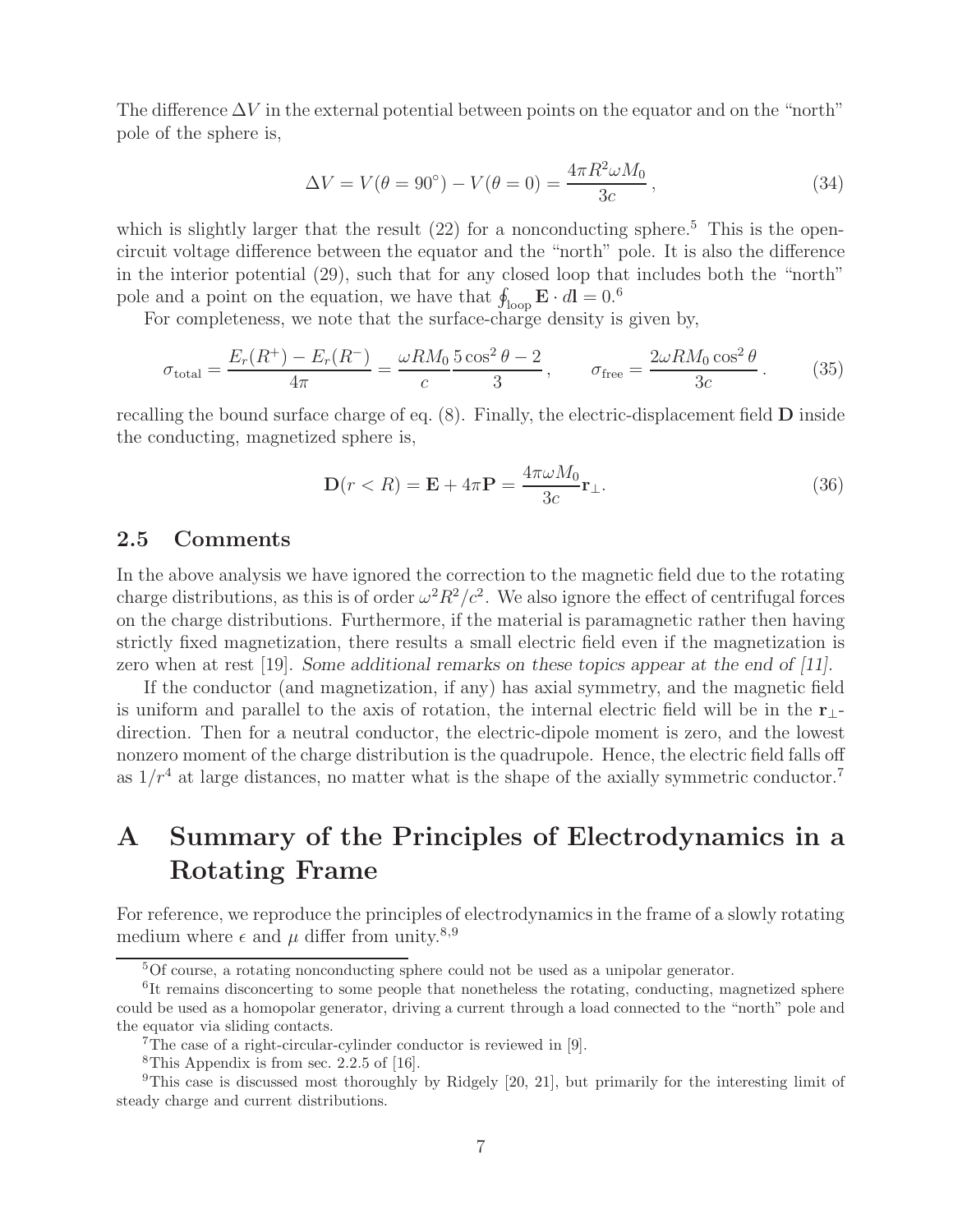The (cylindrical) coordinate transformation is,

$$
r' = r, \qquad \phi' = \phi - \omega t, \qquad z' = z, \qquad t' = t,
$$
\n
$$
(37)
$$

where quantities in observed in the rotating frame are labeled with a '. The transformations of charge and current density are,

$$
\rho' = \rho, \qquad \mathbf{J}' = \mathbf{J} - \rho \mathbf{v}, \tag{38}
$$

where  $\mathbf{v}$  ( $v \ll c$ ) is the velocity with respect to the lab frame of the observer in the rotating frame. The transformations of the electromagnetic fields are,

$$
\mathbf{B}' = \mathbf{B}, \qquad \mathbf{D}' = \mathbf{D} + \frac{\mathbf{v}}{c} \times \mathbf{H}, \qquad \mathbf{E}' = \mathbf{E} + \frac{\mathbf{v}}{c} \times \mathbf{B}, \qquad \mathbf{H}' = \mathbf{H}.
$$
 (39)

The transformations of the electric and magnetic polarizations are,

$$
\mathbf{P}' = \mathbf{P} - \frac{\mathbf{v}}{c} \times \mathbf{M}, \qquad \mathbf{M}' = \mathbf{M}, \tag{40}
$$

if we regard these polarizations as defined by  $\mathbf{D}' = \mathbf{E}' + 4\pi \mathbf{P}'$  and,  $\mathbf{B}' = \mathbf{H}' + 4\pi \mathbf{M}'$ .

The lab-frame bound charge and current densities,  $\rho_{\text{bound}} = -\nabla \cdot \mathbf{P}$  and  $\mathbf{J}_{\text{bound}} = \partial \mathbf{P}/\partial t +$  $c \nabla \times \mathbf{M}$  transform to

$$
\rho'_{\text{bound}} = -\nabla' \cdot \mathbf{P}' - \frac{2\omega \cdot \mathbf{M}'}{c} + \frac{\mathbf{v}}{c} \cdot \nabla' \times \mathbf{M}',\tag{41}
$$

$$
\mathbf{J}_{\text{bound}}' = \frac{\partial \mathbf{P}'}{\partial t'} + c \, \nabla' \times \mathbf{M}' + \mathbf{v} (\nabla' \cdot \mathbf{P}') + \frac{\mathbf{v}}{c} \times \frac{\partial \mathbf{M}'}{\partial t'} + \boldsymbol{\omega} \times \mathbf{P}' - \omega \frac{\partial \mathbf{P}'}{\partial \phi'}.
$$
(42)

Force **F** is invariant under the transformation  $(37)$ . In particular, a charge q with velocity **v**<sup>q</sup> in the lab frame experiences a Lorentz force in the rotating frame given by,

$$
\mathbf{F}' = q\left(\mathbf{E}' + \frac{\mathbf{v}'_q}{c} \times \mathbf{B}'\right) = q\left(\mathbf{E} + \frac{\mathbf{v}_q}{c} \times \mathbf{B}\right) = \mathbf{F},\tag{43}
$$

where  $\mathbf{v}'_q = \mathbf{v}_q - \mathbf{v}$ . Similarly, the Lorentz force density **f**' on charge and current densities in the rotating frame is,

$$
\mathbf{f}' = \rho' \mathbf{E}' + \frac{\mathbf{J}'}{c} \times \mathbf{B}' = (\rho'_{\text{free}} + \rho'_{\text{bound}}) \mathbf{E}' + \frac{\mathbf{J}'_{\text{free}} + \mathbf{J}'_{\text{bound}}}{c} \times \mathbf{B}'. \tag{44}
$$

Maxwell's equations in the rotating frame can be written,

$$
\nabla' \cdot \mathbf{B}' = 0,\tag{45}
$$

$$
\nabla' \cdot \mathbf{D}' = 4\pi \rho'_{\text{free,total}} = 4\pi \left( \rho'_{\text{free}} + \rho'_{\text{other}} \right),\tag{46}
$$

$$
\nabla' \times \mathbf{E}' + \frac{\partial \mathbf{B}'}{\partial ct'} = 0,\tag{47}
$$

$$
\nabla' \times \mathbf{H}' - \frac{\partial \mathbf{D}'}{\partial ct'} = \frac{4\pi}{c} \mathbf{J}'_{\text{free,total}} = \frac{4\pi}{c} \left( \mathbf{J}'_{\text{free}} + \mathbf{J}'_{\text{other}} \right),\tag{48}
$$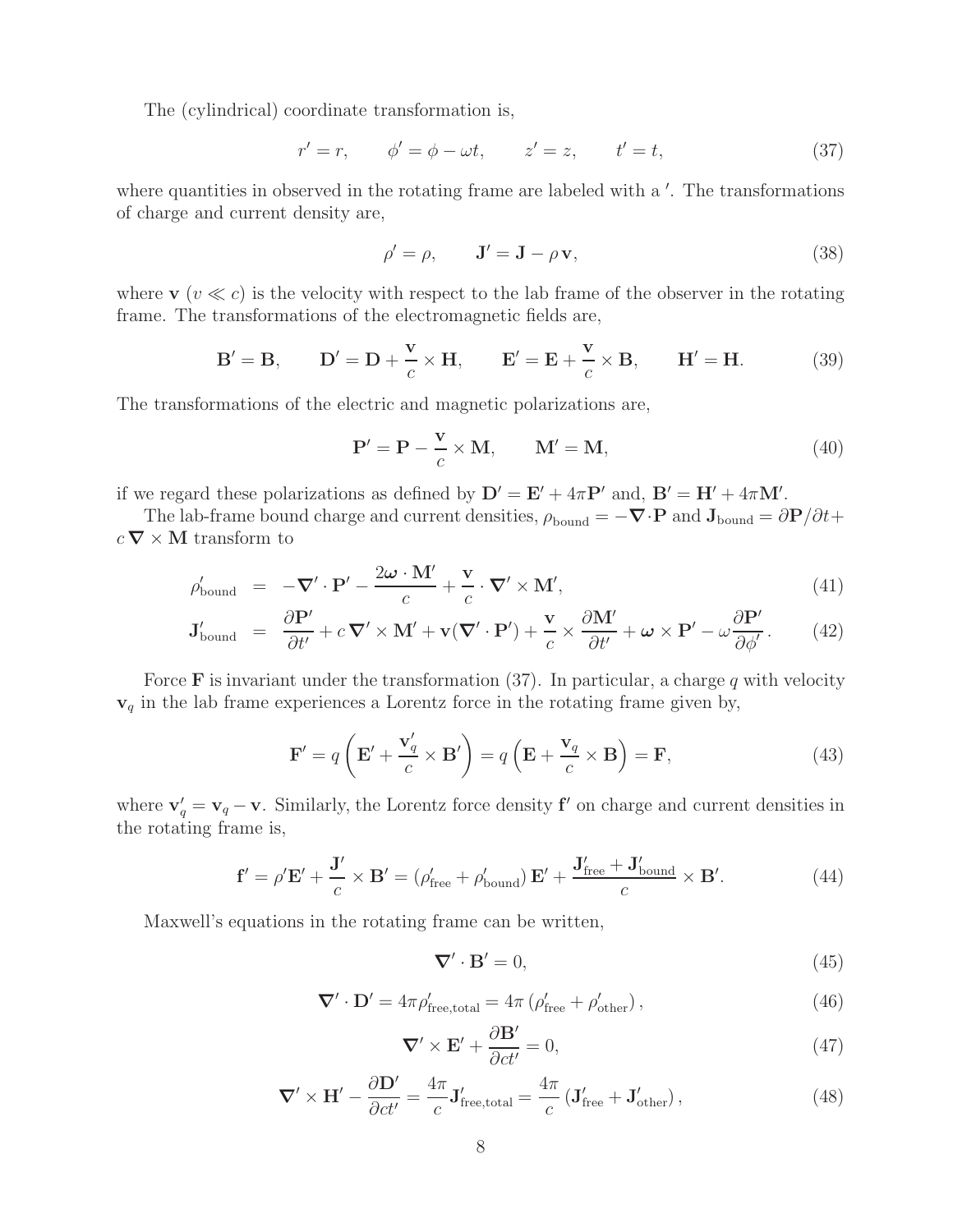where  $\rho'_{\text{free}} = \rho_{\text{free}}$  and  $\mathbf{J}'_{\text{free}} = \mathbf{J}_{\text{free}} - \rho_{\text{free}}\mathbf{v}$  are the free charge and current densities, and the "other" charge and current densities that appear to an observer in the rotating frame are,

$$
\rho'_{\text{other}} = -\frac{\mathbf{v} \cdot \mathbf{J}_{\text{free}}'}{c^2} + \frac{\boldsymbol{\omega} \cdot \mathbf{H}'}{2\pi c} - \frac{\mathbf{v}}{4\pi c} \cdot \frac{\partial \mathbf{D}'}{\partial ct'},
$$
\n(49)

$$
\mathbf{J}_{\text{other}}' = \rho_{\text{free}}' \mathbf{v} + \boldsymbol{\omega} \times \frac{\mathbf{D}'}{4\pi} - \frac{\omega}{4\pi} \frac{\partial \mathbf{D}'}{\partial \phi'} - \frac{\mathbf{v}}{4\pi c} \times \frac{\partial \mathbf{H}'}{\partial t'}.
$$
 (50)

The "other" charge and current distributions are sometimes called "fictitious" [23], but we find this term ambiguous. For an example with an "other" charge density  $\omega \cdot \mathbf{H}^{\prime}/2\pi c$  in the rotating frame, see [24].

Maxwell's equations can also be expressed only in terms of the fields  $E'$  and  $B'$  and charge and current densities associated with free charges as well as with electric and magnetic polarization,

$$
\nabla' \cdot \mathbf{E}' = 4\pi \rho'_{\text{total}},\tag{51}
$$

and,

$$
\nabla' \times \mathbf{B}' - \frac{\partial \mathbf{E}'}{\partial ct'} = \frac{4\pi}{c} \mathbf{J}'_{\text{total}},\tag{52}
$$

where,

$$
\rho'_{\text{total}} = \rho'_{\text{free}} - \frac{\mathbf{v}}{c^2} \cdot \mathbf{J}'_{\text{free}} - \nabla' \cdot \mathbf{P}' + \frac{\boldsymbol{\omega} \cdot \mathbf{H}'}{2\pi c} - \frac{\mathbf{v}}{4\pi c} \cdot \frac{\partial \mathbf{D}'}{\partial ct'}
$$
\n
$$
= \rho'_{\text{free,total}} - \nabla' \cdot \mathbf{P}'
$$
\n
$$
= \rho'_{\text{free}} + \rho'_{\text{bound}} + \rho'_{\text{more}},
$$
\n(53)

$$
\rho'_{\text{more}} = -\frac{\mathbf{v}}{c^2} \cdot \left( \mathbf{J}'_{\text{free}} + \frac{\partial \mathbf{P}'}{\partial t'} + c \nabla' \times \mathbf{M}' \right) + \frac{\boldsymbol{\omega} \cdot \mathbf{B}'}{2\pi c} - \frac{\mathbf{v}}{4\pi c} \cdot \frac{\partial \mathbf{E}'}{\partial ct'}, \tag{54}
$$

$$
\mathbf{J}_{\text{total}}' = \mathbf{J}_{\text{free}}' + \frac{\partial \mathbf{P}'}{\partial t'} + c \nabla' \times \mathbf{M}' + \rho_{\text{free}}' \mathbf{v} + \boldsymbol{\omega} \times \frac{\mathbf{D}'}{4\pi} - \frac{\omega}{4\pi} \frac{\partial \mathbf{D}'}{\partial \phi'} - \frac{\mathbf{v}}{4\pi c} \times \frac{\partial \mathbf{H}'}{\partial t'}
$$
\n
$$
= \mathbf{J}_{\text{free,total}}' + \frac{\partial \mathbf{P}'}{\partial t'} + c \nabla' \times \mathbf{M}'
$$
\n
$$
= \mathbf{J}_{\text{free}}' + \mathbf{J}_{\text{bound}}' + \mathbf{J}_{\text{more}}',
$$
\n
$$
\mathbf{J}_{\text{more}}' = \mathbf{v} \left( \rho_{\text{free}}' - \nabla' \cdot \mathbf{P}' - \frac{2\boldsymbol{\omega} \cdot \mathbf{M}'}{c} + \frac{\mathbf{v}}{c} \cdot \nabla' \times \mathbf{M}' \right)
$$
\n
$$
\mathbf{N}' = \mathbf{N}' \mathbf{N}'
$$
\n(55)

$$
+\boldsymbol{\omega}\times\frac{\mathbf{E}'}{4\pi}-\frac{\boldsymbol{\omega}}{4\pi}\frac{\partial\mathbf{E}'}{\partial\phi'}-\frac{\mathbf{v}}{4\pi c}\times\frac{\partial\mathbf{B}'}{\partial t'}.
$$
\n(56)

The contribution of the polarization densities to the source terms in Maxwell's equations in much more complex in the rotating frame than in the lab frame.Because of the "other" source terms that depend on the fields in the rotating frame, Maxwell's equations cannot be solved directly in this frame. Rather, an iterative approach is required in general.

The constitutive equations for linear isotropic media at rest in the rotating frame are,

$$
\mathbf{D}' = \epsilon \mathbf{E}', \qquad \mathbf{B}' = \mu \mathbf{H}' - (\epsilon \mu - 1) \frac{\mathbf{v}}{c} \times \mathbf{E}', \tag{57}
$$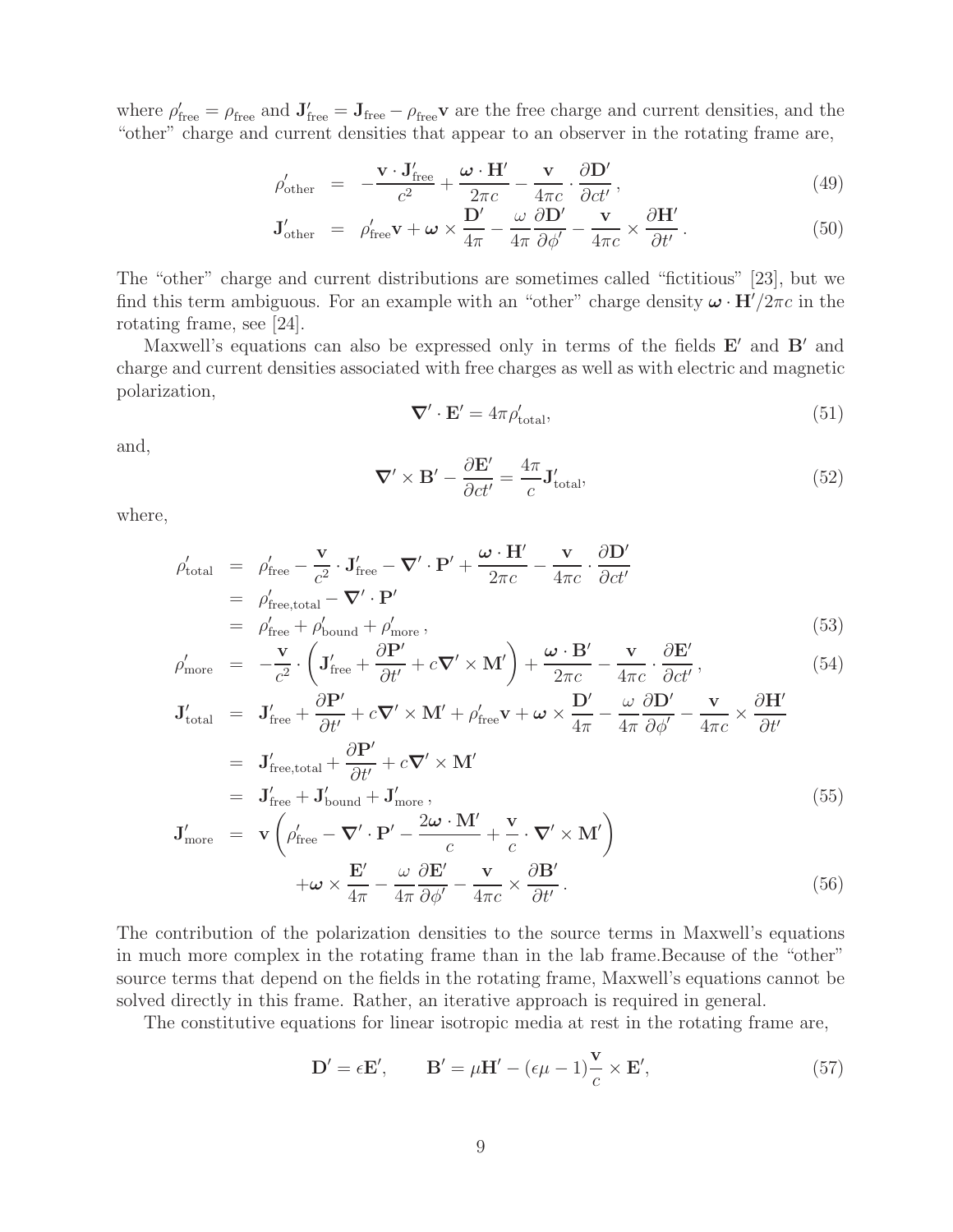in the rotating frame, and,

$$
\mathbf{D} = \epsilon \mathbf{E} + (\epsilon \mu - 1) \frac{\mathbf{v}}{c} \times \mathbf{H}, \qquad \mathbf{B} = \mu \mathbf{H} - (\epsilon \mu - 1) \frac{\mathbf{v}}{c} \times \mathbf{E}, \tag{58}
$$

in the lab frame. The lab-frame constitutive equations (58) are the same as for a nonrotating medium that moves with constant velocity **v** with respect to the lab frame.

We can also write the constitutive equations (57) for a linear isotropic medium in terms of the fields **B**', **E**', **P**' and **M**' by noting that  $D' = E' + 4\pi P'$  and  $H' = B' - 4\pi M'$ , so that,

$$
\mathbf{P}' = \frac{\epsilon - 1}{4\pi} \mathbf{E}',
$$
\n
$$
\mathbf{M}' = \left(1 - \frac{1}{\mu}\right) \frac{\mathbf{B}'}{4\pi} - \left(\epsilon - \frac{1}{\mu}\right) \frac{\mathbf{v}}{c} \times \frac{\mathbf{E}'}{4\pi} = \left(1 - \frac{1}{\mu}\right) \frac{\mathbf{B}'}{4\pi} - \frac{\epsilon \mu - 1}{\mu(\epsilon - 1)} \frac{\mathbf{v}}{c} \times \mathbf{P}'. \quad (59)
$$

Similarly, the constitutive equations (58) in the lab frame can be written to order  $v/c$  as,

$$
\mathbf{P} = \frac{\epsilon - 1}{4\pi} \mathbf{E} + \left(\epsilon - \frac{1}{\mu}\right) \frac{\mathbf{v}}{c} \times \frac{\mathbf{B}}{4\pi} = \frac{\epsilon - 1}{4\pi} \mathbf{E} + \frac{\epsilon \mu - 1}{\mu - 1} \frac{\mathbf{v}}{c} \times \mathbf{M},
$$
\n
$$
\mathbf{M} = \left(1 - \frac{1}{\mu}\right) \frac{\mathbf{B}}{4\pi} - \left(\epsilon - \frac{1}{\mu}\right) \frac{\mathbf{v}}{c} \times \frac{\mathbf{E}}{4\pi} = \left(1 - \frac{1}{\mu}\right) \frac{\mathbf{B}}{4\pi} - \frac{\epsilon \mu - 1}{\mu(\epsilon - 1)} \frac{\mathbf{v}}{c} \times \mathbf{P}.
$$
\n(60)

Ohm's law for the conduction current  $J_C$  has the same form for a medium with velocity **u** relative to the rotating frame as it does for a medium with velocity **u** relative to the lab frame,

$$
\mathbf{J}'_C = \sigma \left( \mathbf{E}' + \frac{\mathbf{u}'}{c} \times \mathbf{B}' \right) = \sigma \left( \mathbf{E} + \frac{\mathbf{u}}{c} \times \mathbf{B} \right) = \mathbf{J}_C,\tag{61}
$$

where  $\sigma$  is the electric conductivity of a medium at rest.

## **References**

- [1] M. Faraday, *On Lines of Magnetic Force*, Phil. Trans. Roy. Soc. London **142**, 25 (1852), http://physics.princeton.edu/~mcdonald/examples/EM/faraday\_ptrsl\_142\_25\_52.pdf
- [2] M.J. Crooks *et al.*, *One-piece Faraday generator: A paradoxical experiment from 1851*, Am. J. Phys. **46**, 729 (1978), http://physics.princeton.edu/~mcdonald/examples/EM/crooks\_ajp\_46\_729\_78.pdf
- [3] P. Lorrain, *Electrostatic charges in* **v** × **B** *fields: the Faraday disk and the rotating sphere*, Eur. J. Phys. **11**, 94 (1990), http://physics.princeton.edu/~mcdonald/examples/EM/lorrain\_ejp\_11\_94\_90.pdf
- [4] P. Lorrain, J. McTavish and F. Lorrain, *Magnetic fields in moving conductors: four simple examples*, Eur. J. Phys. **19**, 451 (1998), http://physics.princeton.edu/~mcdonald/examples/EM/lorrain\_ejp\_19\_451\_98.pdf
- [5] W.F.G. Swann, *Unipolar Induction*, Phys. Rev. **15**, 365 (1920), http://physics.princeton.edu/~mcdonald/examples/EM/swann\_pr\_15\_365\_20.pdf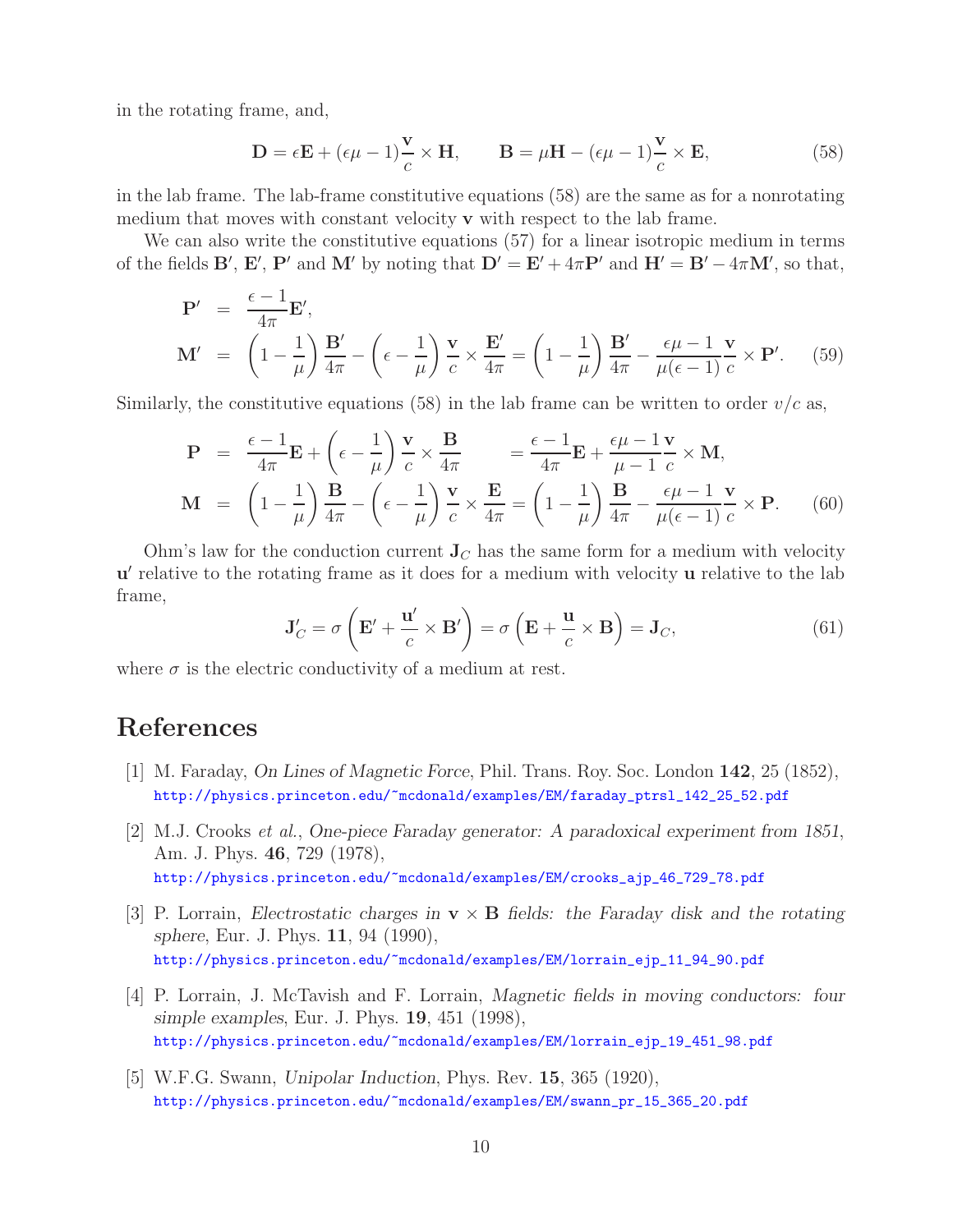- [6] O. Rognley, *The Eelectric Field of a Magnetized Spheroid Rotating about the Axis of Magnetization*, Phys. Rev. **19**, 609 (1922), http://physics.princeton.edu/~mcdonald/examples/EM/rognley\_pr\_19\_609\_22.pdf
- [7] L. Davis, *Stellar Electromagnetic Fields*, Phys. Rev. **47**, 632 (1947), http://physics.princeton.edu/~mcdonald/examples/EM/davis\_pr\_72\_632\_47.pdf
- [8] A.I. Miller, *Unipolar Induction: A Case Study in the Interaction between Science and Technology*, Ann. Sci. **38**, 155 (1981), http://physics.princeton.edu/~mcdonald/examples/EM/miller\_as\_38\_155\_81.pdf
- [9] K.T. McDonald, *Unipolar Induction via a Rotating Magnetized Cylinder* (Aug. 17, 2008), http://physics.princeton.edu/~mcdonald/examples/magcylinder.pdf
- [10] J.J. Thomson, *Recent Researches in Electricity and Magnetism* (Clarendon Press, 1893), secs. 434-440, http://physics.princeton.edu/~mcdonald/examples/EM/thomson\_recent\_researches\_sec\_434-440.pdf
- [11] K.T. McDonald, *Conducting Sphere That Rotates in a Uniform Magnetic Field* (Mar. 13, 2002), http://physics.princeton.edu/~mcdonald/examples/rotatingsphere.pdf
- [12] J.D. Jackson, *Classical Electrodynamics*, 2nd ed. (Wiley, New York, 1975), sec. 5.10.
- [13] H. Minkowski, *Die Grundgleichen f¨ur die elektromagnetischen Vorlage in bewegten Körpern*, Göttinger Nachricthen, pp. 55-116 (1908), http://physics.princeton.edu/~mcdonald/examples/EM/minkowski\_ngwg\_53\_08.pdf http://physics.princeton.edu/~mcdonald/examples/EM/minkowski\_ngwg\_53\_08\_english.pdf
- [14] J. van Bladel, *Relativistic Theory of Rotating Disks*, Proc. IEEE **61**, 260 (1973), http://physics.princeton.edu/~mcdonald/examples/EM/vanbladel\_pieee\_61\_260\_73.pdf
- [15] T. Shiozawa, *Phenomenological and Electron-Theoretical Study of the Electrodynamics of Rotating Systems*, Proc. IEEE **61**, 1694 (1973), http://physics.princeton.edu/~mcdonald/examples/EM/shiozawa\_pieee\_61\_1694\_73.pdf
- [16] K.T. McDonald, *Electrodynamics of Rotating Systems* (Aug. 6, 2008), http://physics.princeton.edu/~mcdonald/examples/rotatingEM.pdf
- [17] H.A. Lorentz, *Alte und Neue Fragen der Physik*, Phys. Z. **11**, 1234 (1910), http://physics.princeton.edu/~mcdonald/examples/EM/lorentz\_pz\_11\_1234\_10.pdf
- [18] V. Hnizdo and K.T. McDonald, *Fields and Moments of a Moving Electric Dipole* (Nov. 29, 2011), http://physics.princeton.edu/~mcdonald/examples/movingdipole.pdf
- [19] S.J. Barnett, *Magnetization by Rotation*, Phys. Rev. **6**, 239 (1915), http://physics.princeton.edu/~mcdonald/examples/EM/barnett\_pr\_6\_239\_15.pdf
- [20] C.T. Ridgely, *Applying relativistic electrodynamics to a rotating material medium*, Am. J. Phys. **66**, 114 (1998), http://physics.princeton.edu/~mcdonald/examples/EM/ridgely\_ajp\_66\_114\_98.pdf